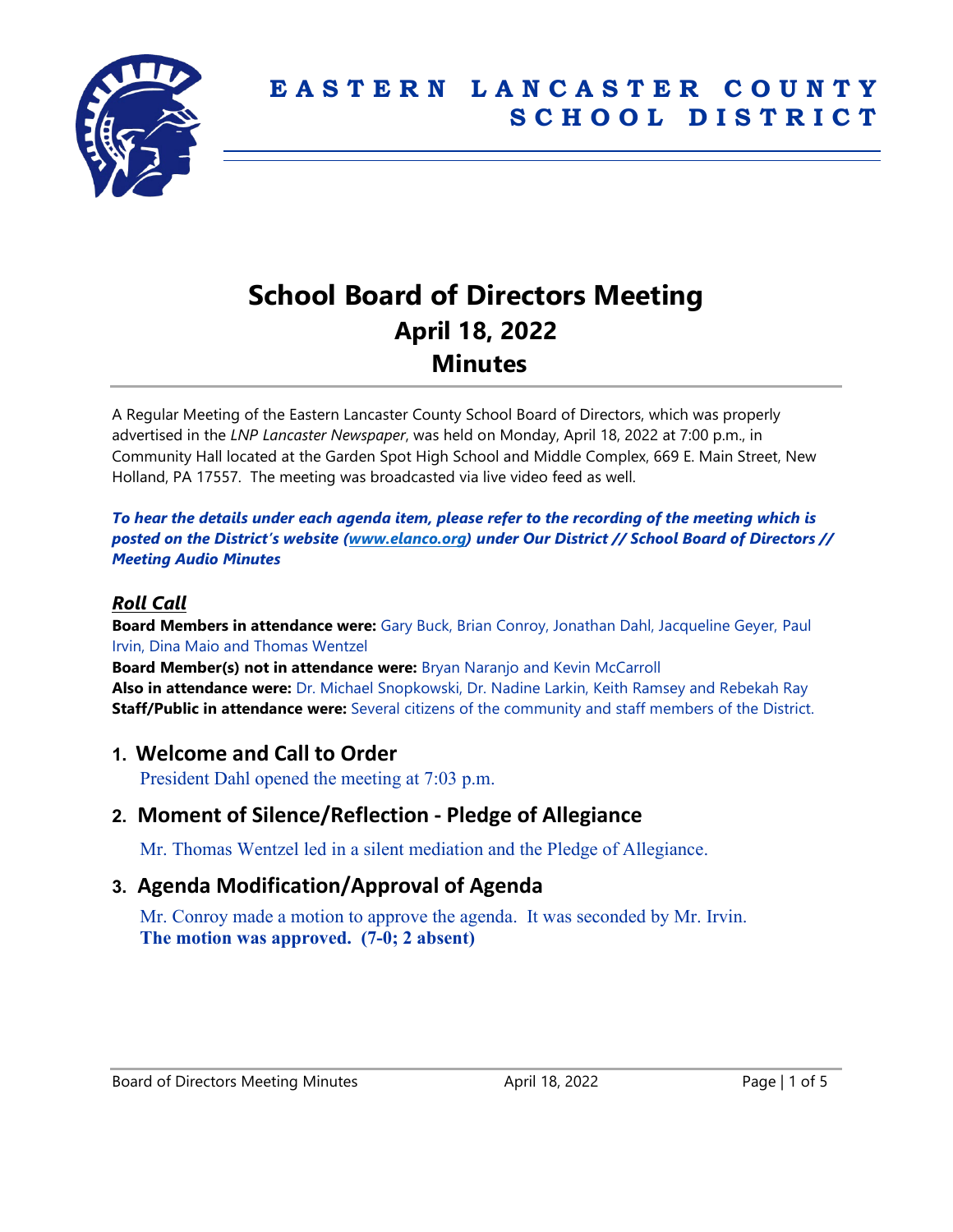# **4. Student of the Month Presentation**

Dr. Sanger presented and congratulated the Students of the Month for the month of February being chosen for their character trait of "Positive Attitude".

Grade 12: Allison Zimmerman Grade 11: Kolby Stoltzfus Grade 10: Emma Kauffman Grade 9: Lila Albertson

### **5. Citizens of the District Comments**

Jodi Sensenig - said a prayer

Diane Boone - New Holland, PA spoke about school issues with teaching children.

Andy Walker - gave recognition with listening to parents with masks. Bullying has become more of an issue in the school.

Sam Trego - made a statement regarding the curriculum taught in the classrooms.

Sue Harpel - students are being bullied by the teachers. made statements about incidents that are happening within the school.

David Horst - spoke about becoming a free school from the state.

Jacinda Martin - spoke about bullying with all of her children. Spoke about forgiveness.

Brian Conroy spoke about policy changes/modifications as needed.

Gary Buck spoke about going through the process

Tom Wentzel spoke about everyone talking tonight as well.

President Dahl spoke about everything that has been heard/seen on social media. Nothing can be changed overnight, and these policy changes are going to take time. Be patient with all our efforts.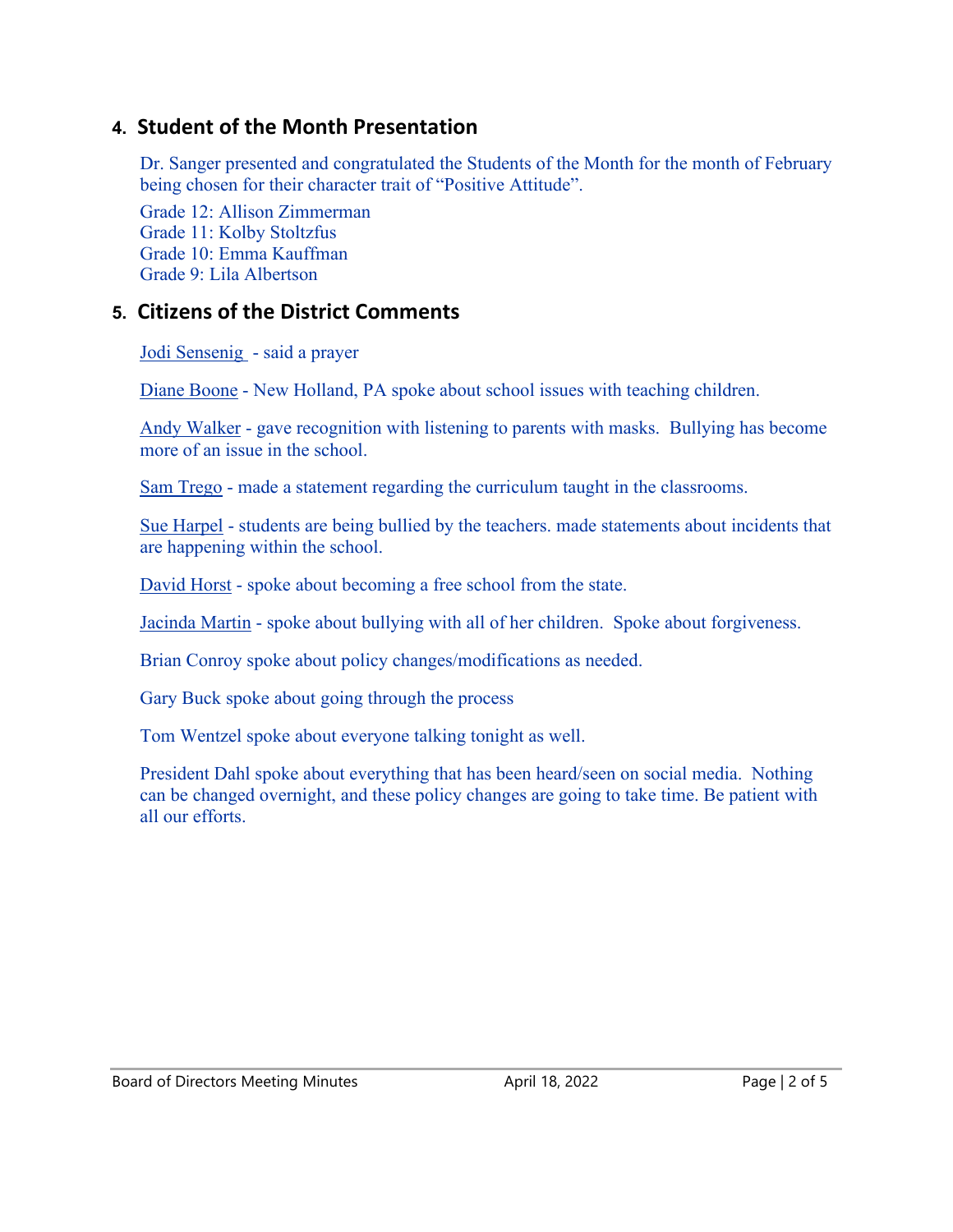## **6. Consent Agenda**

- **6.a. Approval of Minutes**
- **6.b. Treasurer's Report**

### **6.c. Approve Personnel Report**

Dr. Larkin introduced Heather Schrantz from Blue Ball Elementary who introduced the new Kindergarten teacher, Jordan Herchelroath who will start on May 9, 2022.

- **6.d. Bills Paid**
- **6.e. Cafeteria Fund Treasurer's Report**
- **6.f. Investments**
- **6.g. Student Activity Account**
- **6.h. Approve Budgetary Transfers**
- **6.i. Approval of Agreement to Waive Expulsion Hearing**
- **6.j. Class of 2022 Class Trip**

**6.k. Extending the time frame outlined in the Letter of Intent with Garden Spot Fire Rescue to execute a formal agreement of sale from 120 days to until March 31, 2023.**

Mr. Wentzel made a motion to approve the agenda. It was seconded by Mr. Irvin. **The motion was approved. (7-0; 2 absent)** 

## **7. Action Items - NONE**

## **8. Reports**

### **8.a. Lancaster County Tax Collection Bureau**

Mr. Ramsey stated there was no meeting this month. Next meeting is June 8, 2022.

- **8.b. Lancaster-Lebanon IU13**
- Mr. Irvin went to the meeting on April 13, 2022, at the Lebanon IU.

### **8.c. Lancaster CTC**

Mr. Conroy stated that the Lancaster CTC met on April 28. They will be touring the Brownstown campus on May 10. He will give an update on that tour at the next meeting.

### **8.d. Legislative**

Mr. Conroy stated that he will be at the Capital for PSBA day on April 25, 2022.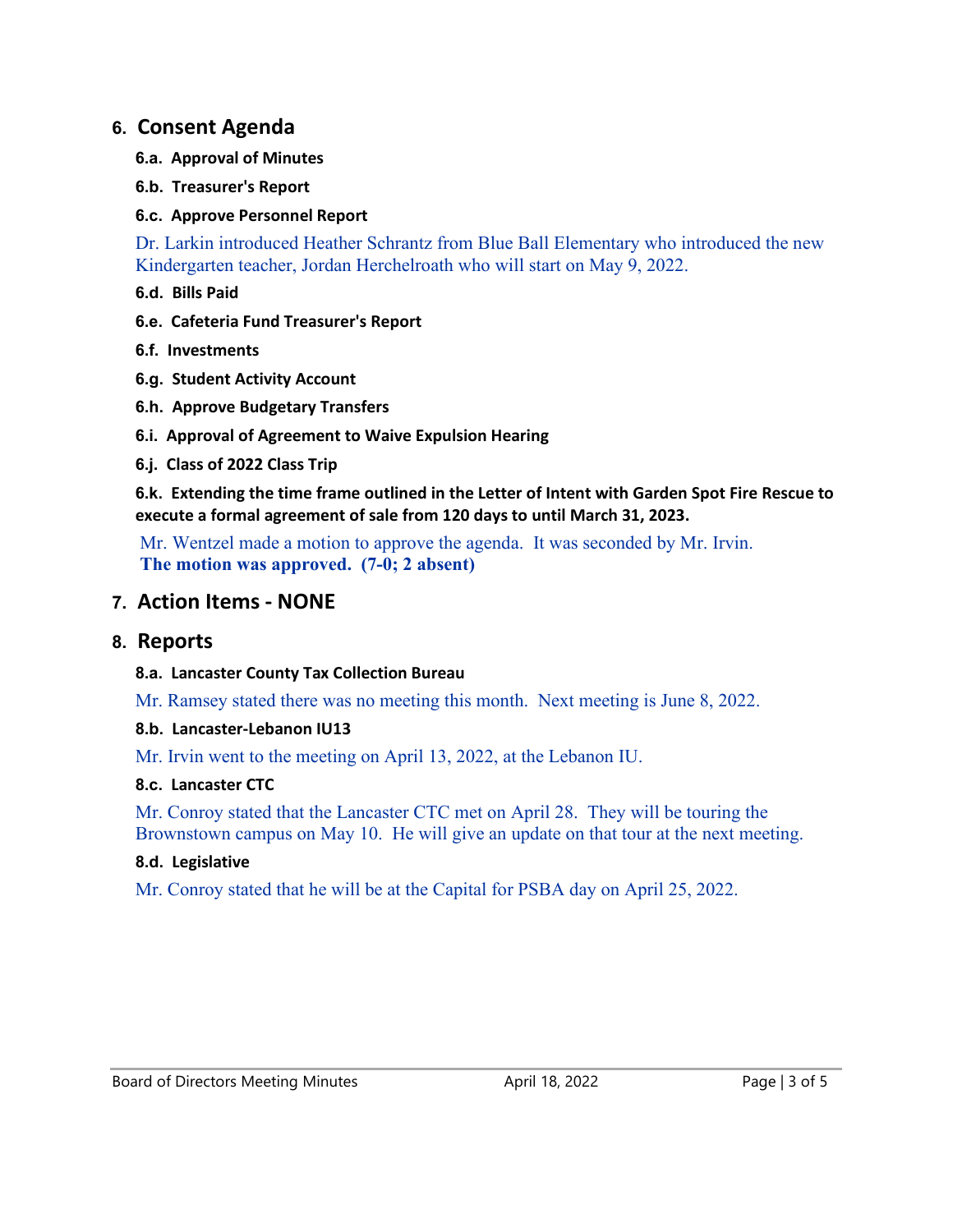# **9. Superintendent's Report**

The return from spring break this week will mean the beginning of our end-of-year testing windows starting next week. These end-of-year assessments will include PSSA, Keystone and AP exams for learners across many of our grades and content areas. Additional information will be shared by each of our building principals related to the specific schedule of exams and procedures.

Also, as we continue to progress into the spring, there will be many events and celebrations held at our schools, both during the regular day as well as in the evening. These may include concerts, art shows, or assemblies, so please be on the lookout for schedules and times. The events being held in the evenings are open to our entire community, so I encourage anyone to attend to see the wide variety of talents and interests of our learners on display.

During the last month, there have been a variety of events and activities in each building for our students.

Blue Ball Elementary hosted the BBES 2022 STEAM Fair on April 8th which featured a variety of learners' works and interests. There were an estimated 300 learners, family members and community citizens welcomed into the building that night to peruse our art show which featured a selected art piece from every Blue Ball learner. Many families purchased their child's artwork to display at home.

On Monday, April 11th, third graders across the district traveled to Brubaker Park for "Ag Awareness Day" which is hosted by our secondary ag learners. The day featured stations including "Garden in a Glove", a stream Study (highlighting bug/creatures that would be present in healthy and unhealthy streams), pollution and recycling, PA Wildlife (highlighting examples of furs and animals that live in PA), Dairy (explaining the process of producing milk), and animal care where they shared details of caring for small and large farm animals. Learners were able to pet a rabbit and two goats, and the day culminated with a hayride.

On Tuesday, April 12th, the Science Factory visited BBES. Our 2nd grade learners had a full blown "all hands-on deck opportunity." Blue Ball learners explored their mathematical worlds of measurement and mapping, construction and geometry, money and economy, 3D and 2D measurement, place value and wonder, and fractions and problem solving. The learners rotated between these stations while parent volunteers guided them through the activities at the stations. It was an amazing mix of playing and learning. At Brecknock, our fourth-grade learners traveled to Harrisburg to visit the state capital and museum on Friday, April 1st. The trip's highlight was a meeting with State Representatives Mark Gillen (128th Legislative District) and David Zimmerman (99th Legislative District). Brecknock also hosted its STEM Fair on Friday, March 25th with over 30 participants and at least one student from every grade level participating. The Girls on the Run Program has started with about 17 students participating. The mission of Girls on the Run is to inspire